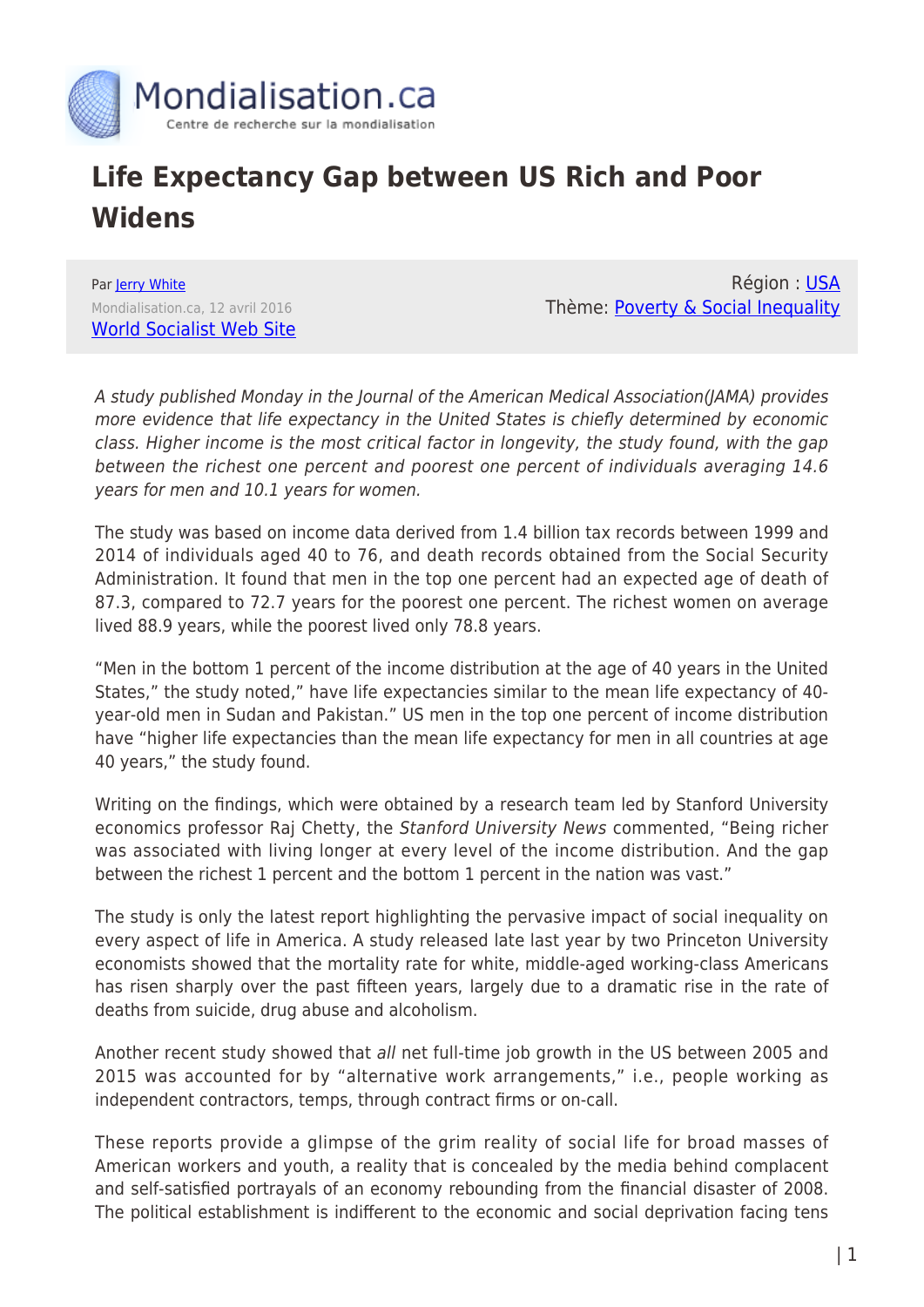of millions of Americans. President Barack Obama summed up the combination of contemptuousness and cluelessness of the ruling elite when he hailed the jobs report for February with the boast, "America is pretty darn great right now."

This social crisis is the source of the immense anger and hatred for the political establishment revealed in the 2016 election campaign. The worsening plight of workers—occurring side-by-side with record corporate profits and stock prices—underlies the convulsive character of the presidential contest.

The Republican front-runner, billionaire real estate speculator Donald Trump, has sought to tap into popular anger in order to divert it along the reactionary path of anti-immigrant chauvinism and militarism. But the broader phenomenon, reflected in the widespread support for self-described "democratic socialist" Bernie Sanders, is the growth of anticapitalist sentiment. The political radicalization of the working class is taking the initial form of backing for a candidate who is seeking the Democratic presidential nomination by presenting himself as an opponent of social inequality and the "billionaire class."

The Stanford study underscores that the essential division in the United States is not race, but class. In America, how long you live is determined above all by what social class you belong to.

Between 2001 and 2014, life expectancy in the United States increased by 2.34 years for men and 2.91 years for women in the top five percent of income distribution, but by only a negligible 0.32 years for men and 0.04 years for women in the bottom five percent. The increase in longevity for the richest Americans, the study noted, is equivalent to eliminating all cancer deaths in the US.

The advances in medical science and life-extending technology have largely bypassed large sections of the population. The disparity is worse in areas hit hardest by deindustrialization and rural poverty.

Of the states with the lowest life expectancy in the bottom income quartile (25 percent), eight form a geographic belt from Michigan to Kansas (Michigan, Ohio, Indiana, Kentucky, Tennessee, Arkansas, Oklahoma, Kansas). Nevada, Indiana and Oklahoma had the lowest life expectancies (<77.9 years) when men and women in the bottom income quartile were averaged.

When broken down further into so-called commuting zones—urban areas and surrounding counties that share common economic characteristics—five of the zones with the lowest life expectancies were clustered in the industrial Midwest states. Among the cities where the poorest sections of the population live the shortest lives were: Louisville, Kentucky (77.9); Toledo and Cincinnati, Ohio (77.9); Detroit, Michigan (77.7); Indianapolis, Indiana (77.6), Tulsa and Oklahoma City, Oklahoma (77.6), and Las Vegas, Nevada (77.6).

The worst in the nation is the economically depressed steel town of Gary, Indiana, where the mean life expectancy for both sexes is 77.4 years, and for men, 74.2 years. The gap in life expectancies between the richest and the poorest quintiles is 7.2 years in Gary, where more than 40 percent of the population lives in poverty. The gap in life expectancies is far higher, however, in several other cities, including Madison, Wisconsin (8.1 years), Detroit (8.2 years), Salt Lake City, Utah (8.3 years), and Louisville, Kentucky and Cincinnati, Ohio (8.4 years).